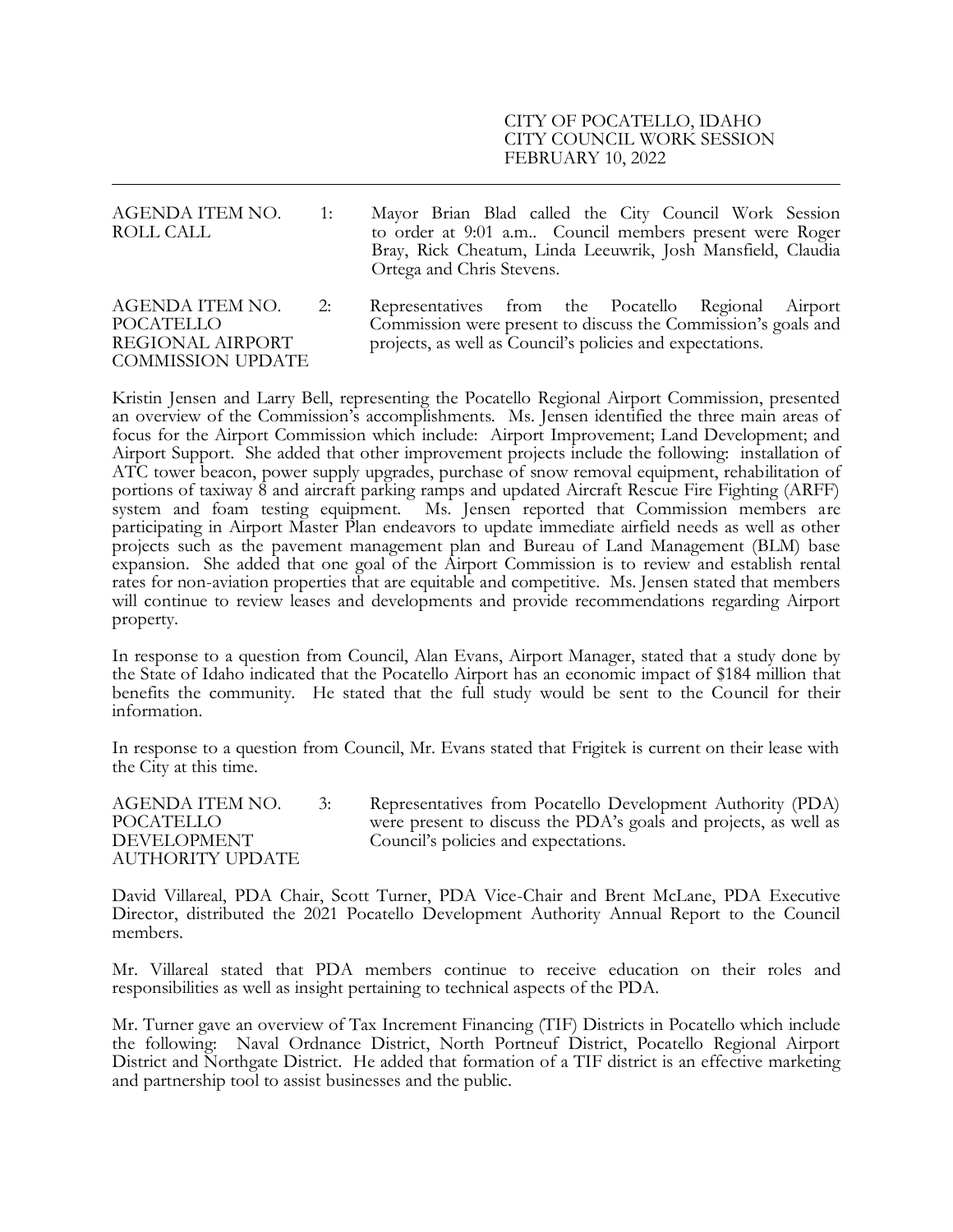Mr. McLane added that the goal of the PDA is to close current TIF districts earlier than the expiration date while also achieving the purpose of the district. He stated that it typically takes up to five years for a TIF district to start generating revenue.

Council members discussed the following topics: Current PDA expenditures; public education measures; current PDA funding requests; public improvement projects; and current business interests.

AGENDA ITEM NO. 4: City staff members and representatives of Portneuf Valley<br>CITY ENTRANCE Partners were present to give a presentation and receive Council CITY ENTRANCE Partners were present to give a presentation and receive Council<br>SIGNAGE PROJECT direction regarding modifications of city entrance signs at South direction regarding modifications of city entrance signs at South 5<sup>th</sup> Avenue and Pocatello Creek Road. Concept drawings were

presented for the proposed project to modernize and improve the city entrances.

Maggie Clark and Kirk Lepchenske, representing Portneuf Valley Partners (PVP), gave an overview of the current "welcome" signs near City entrances.

Ms. Clark stated that current signage and designs are not consistent throughout the area with no clear message, and some locations are not ideal. She acknowledged the following areas which have been identified for upgraded signs: South 5<sup>th</sup> Avenue near the Rose Garden and Visitor Center, Pocatello Creek Road near the Red Lion, Pocatello Creek Road, and Clark Street at 19<sup>th</sup> Avenue.

Mr. Lepchenske stated that Portneuf Valley Partners has met with Idaho Transportation Department and City of Pocatello staff to collaborate on the design and location of the signs. PVP is working with Leadership Pocatello and private entities for donation partnerships and volunteer coordination for annual cleanup of areas. She added that PVP has been awarded grants and donations for the projects.

Ms. Clark stated that City staff and PVP recommends installation of similar signage with a lava rock backdrop at City entrances to establish a unified brand for the entrances. She added that the signage is approved by staff and compliant with the City Landscaping Policy for Right-of-Way projects. Ms. Clark added that the proposed sign design is unique and reflects the native landscape with local lava rock. A mix of grasses and high impact drought-tolerant flowering plants in a low maintenance design will be used.

Council members discussed the following topics: Timeline of the proposed project; current budget for the proposed project; possible locations for additional signage at city entrances; and possible sponsorship opportunities for project costs.

Council members expressed a consensus of support and asked that the measure be brought before the Council at a future Regular City Council meeting for consideration.

Mayor Blad called a recess at 10:16 a.m.

Mayor Blad reconvened the meeting at 10:25 a.m.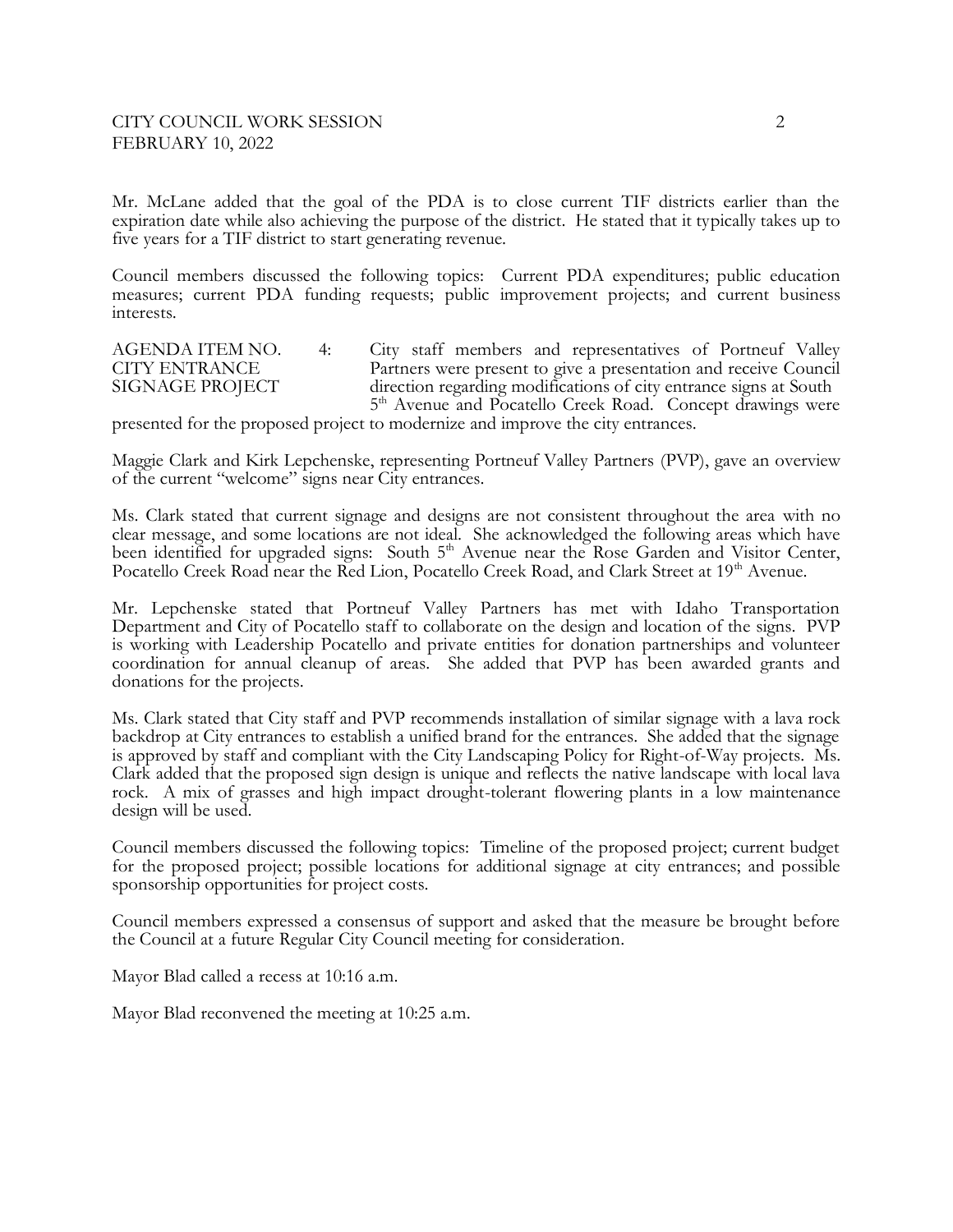AGENDA ITEM NO. 5: Idaho State Historic Preservation Office representative, Dan HISTORIC Everhart, and Planning and Development Services Department PRESERVATION IN staff members were present to provide information and answer<br>POCATELLO questions from Council regarding the historic preservation questions from Council regarding the historic preservation program in Pocatello.

Mr. Everhart gave an overview of the long standing relationship between the City of Pocatello and the Idaho State Historic Preservation Office (SHPO). He thanked Jim Anglesey, City Staff Liaison, and acknowledged the attendance of Jim Johnston, Idaho State Historic Preservation Board of Trustees member. Mr. Everhart explained that the State Historic Preservation Office encourages the preservation, documentation and use of cultural resources. Idaho SHPO educates the public about the importance of Idaho's cultural heritage . Idaho's historic, archaeological and cultural resources represent the physical and tangible manifestations of history. The Idaho SHPO works to ensure the state's historic and archaeological properties are preserved, interpreted and reused. Mr. Everhart explained that the Certified Local Government (CLG) program works together with Idaho SHPO to preserve history at the local level. Pocatello has been a part of the CLG since 1983 and has received grants to support historic preservation. He added that some funding which has been provided will fund the Idaho Heritage Conference to be hosted in September 2022 in Pocatello.

Mr. Everhart displayed maps for the Council which depicted locations of historic sites within Pocatello and across Idaho. He stated that many of the city's historic sites have been documented through a partnership with the City of Pocatello. A total of 54 archeological locations and 2,384 historic places or buildings have been identified, though not all of them are still in existence. He explained that properties are not listed without consent from the property owner and that the designation is typically not removed. Mr. Everhart stated that the designated local historic district and the City's local design review program (Historic Preservation Commission) allows the City of Pocatello to designate, preserve and protect historic locations. He added that federal tax credit incentives are available to property owners whose commercial or non-profit organization properties are listed on the national historic register. Mr. Everhart emphasized that while the local historic preservation program is managed through City of Pocatello Planning and Development Services Department, the state program is available to assist in facilitation of local design review for ordinances and guidelines.

Council members expressed their appreciation to Mr. Everhart and City staff members for the presentation.

JUNETEENTH TO recognized holiday schedule. CITY'S RECOGNIZED HOLIDAY SCHEDULE

AGENDA ITEM NO. 6: Human Resources staff members were present to discuss the ADDITION OF addition of the new federal holiday, Juneteenth, to the City's

Heather Buchanan, Human Resources Director, stated that staff is seeking Council guidance regarding the addition of the Juneteenth holiday, which was recognized as a federal holiday in 2021. In response to questions from Council, she stated that adding the holiday would require an amendment to the Employee Policy, which currently recognizes ten (10) set holidays and one (1) floating holiday. Ms. Buchanan explained that if adopted, amendments to the Collective Bargaining Agreements with the Police and Fire Unions would be necessary. She added that there would be no increase to the established budget.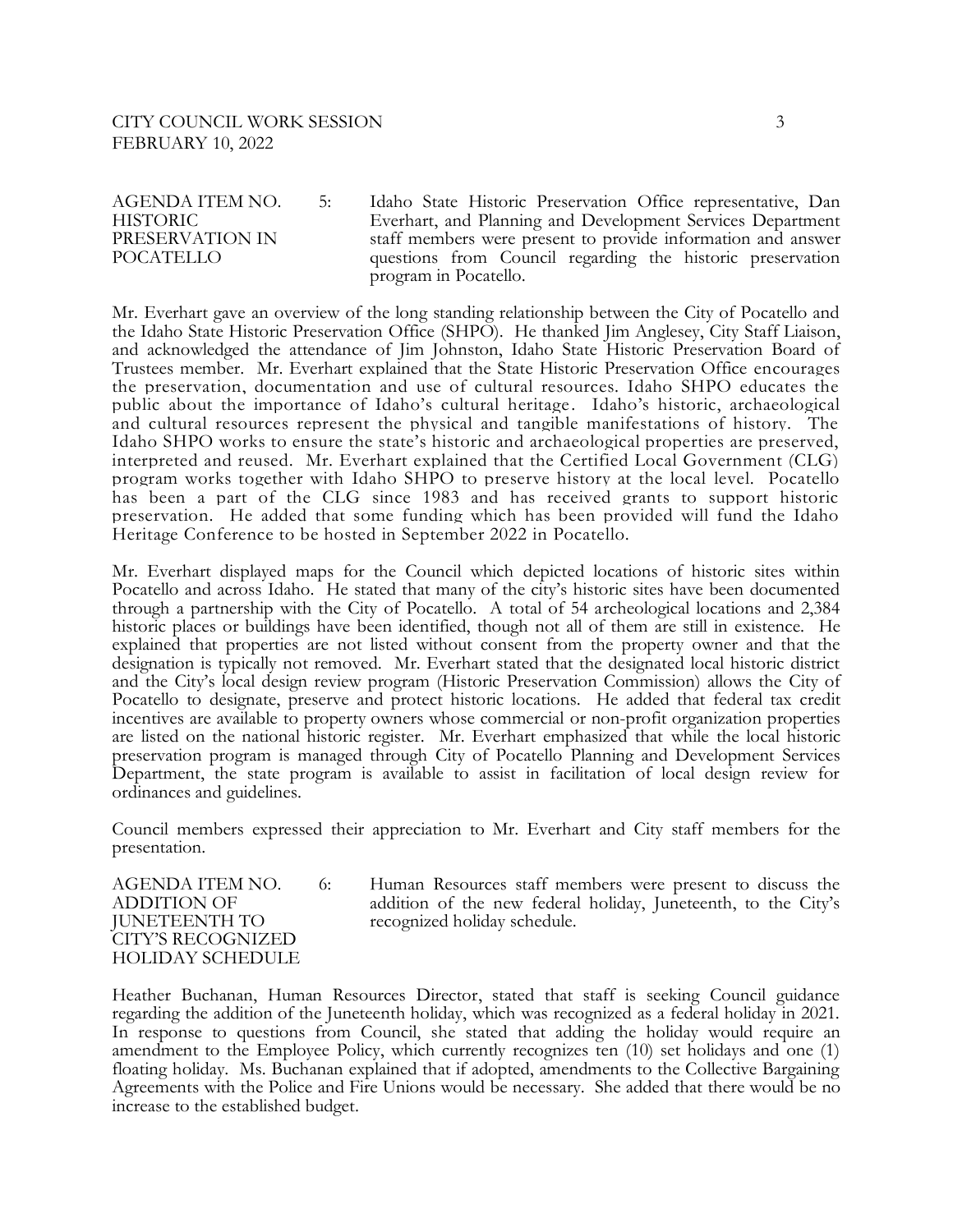Council members expressed a consensus of support and asked that the measure be brought before the Council at a future Regular City Council meeting for consideration.

## BUDGET AMENDMENTS

AGENDA ITEM NO. 7: Council members were presented with detailed information on<br>PROPOSED FEBRUARY or proposed Fiscal Year February Budget amendments for the PROPOSED FEBRUARY proposed Fiscal Year February Budget amendments for the FISCAL YEAR 2022 public hearing to be held February 17, 2022.

Mayor Blad announced that Council's questions regarding proposed budget amendments would be addressed by himself and City staff members.

Council members discussed the following topics: funding for Mayoral Runoff election; funding for construction of security/privacy walls for the Finance Department in City Hall; City Hall maintenance; availability of American Rescue Plan Act (ARPA) funds; and future expenditures due to rising healthcare and personnel costs.

In response to questions from Council, John Banks, Parks and Recreation Director, stated that the Parks and Recreation Department expenditures were less than anticipated during the previous budget year which resulted in a fund balance at the end of the budget year. The department has requested reallocation of those funds for necessary equipment purchases and facility repairs.

Council members discussed the following: tax allocations; current amounts allocated for each department within Fund 78; and proposed upgrades at Ross Park Aquatic Center;

In response to questions from Council, Skyler Allen, Transit Director, stated that due to increased costs from vendors, a budget amendment has been requested to accept and allocate additional funding for Transit equipment and projects. He explained that there will be no impact to overall tax-supported funds.

In response to questions from Council, Hannah Sanger, Science and Environment Administrator, stated that multiple grants have been awarded for tree removal projects throughout the city, which requires a budget amendment. She added that the tree removal projects are scheduled to take place this year.

In response to a question from Council, Justin Armstrong, Water Superintendent, stated that the Water Department has requested a budget amendment for the purchase of equipment. Delivery of many vehicles and equipment has been delayed due to manufacturing supply chain issues.

Levi Adams, WPC Superintendent, stated that the upgrade to the Whitman Lift Station was in the Fiscal Year 2021 budget, but bids were not received until Fiscal Year 2022, resulting in necessitating a budget amendment to provide budget authority for the expenditure. He added that moving capacity fee funds into debt service funds is an appropriate use of funding.

Mayor Blad clarified that the Building Department has been renovated and moved to a different area of City Hall. Much of the office furniture was modular systems which were unable to be utilized in the new space.

Mayor Blad announced a public hearing for the proposed budget amendments would be held at the Regular City Council meeting on February 17, 2022. An ordinance would be prepared for Council consideration at that meeting.